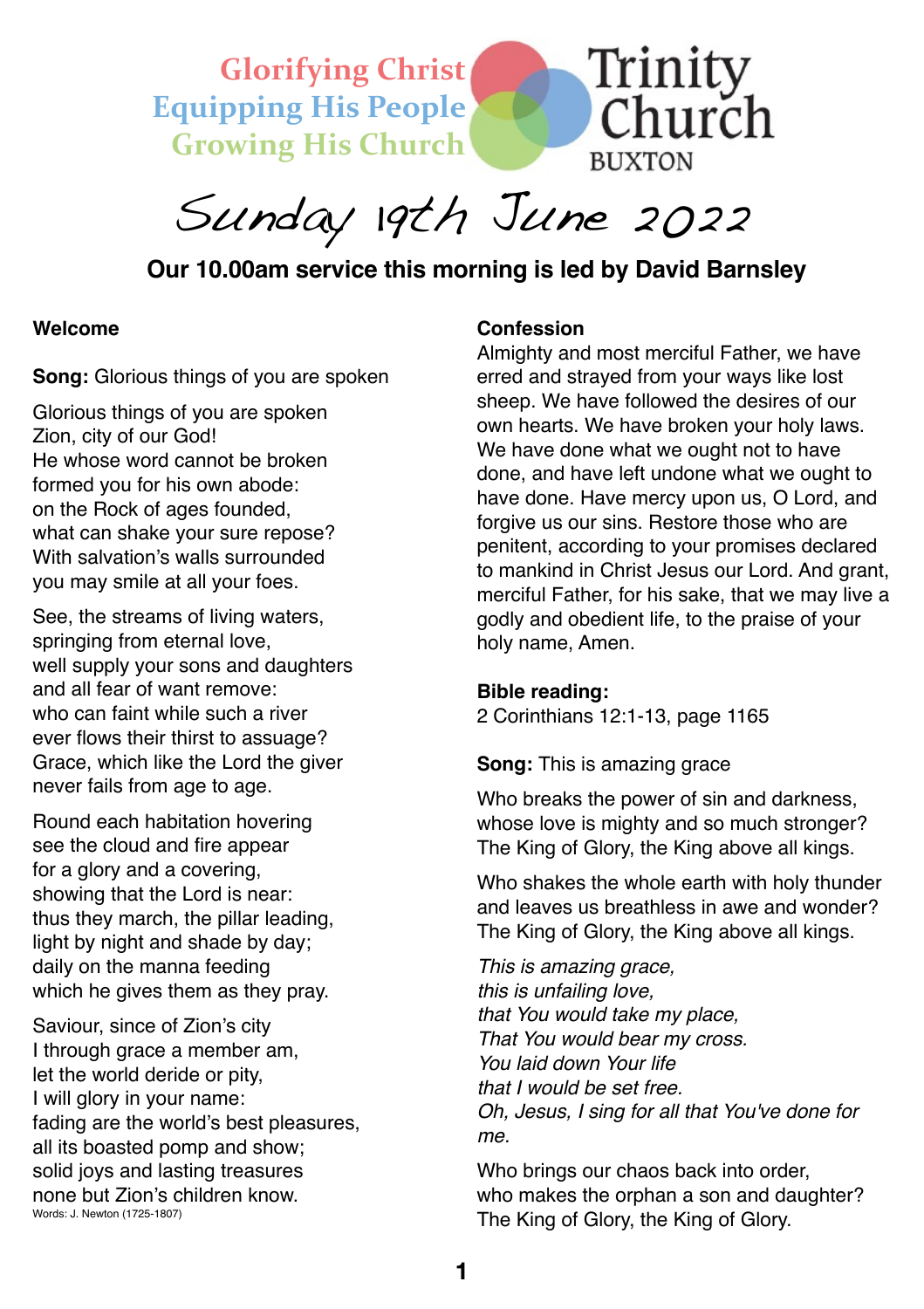Who rules the nations with truth and justice, shines like the sun in all of its brilliance? The King of Glory, the King above all kings.

This is amazing grace...

Worthy is the Lamb who was slain! Worthy is the King who conquered the grave! (repeat x2)

This is amazing grace… Jeremy Riddle | Josh Farro | Phil Wickham © 2012 WC Music Corp. (Admin. by / Small Stone Media BV). Holland, Bethel Music Publishing, Phil Wickham Music, Seems Like Music, Sing My Songs (All Admin. by Song Solutions www.songsolutions.org)

#### **Trinity Kids talk:** Anna Watkin

#### **Song:** There Is No Mountain High Enough

There is no mountain high enough To keep us from God's love, No ocean ever deep enough to flood it. If we live or if we die There's nothing can deny The never-failing love of God in Christ.

*And if our God is with us Whom have we to fear? Nobody can stop us, Who would even dare? There's not a thing can part us From our Father's care: The never-failing, all-assailing Love of God in Christ.*

There is no army strong enough On earth or heaven above To overcome the love of God in Jesus. North to South and East to West There's nothing can resist The all-assailing love of God in Christ!

*And if our God is with us Whom have we to fear? Nobody can stop us, Who would even dare? There's not a thing can part us From our Father's care: The never-failing, all-assailing, Death-evading, all-pervading Love of God in Christ!*

There is no peril we can't face, No toil we can't embrace,

No grief to bear, no pain, no persecution. God has given us His Son, We have conquered, we have won Through the never-failing love of God in Christ!

*For if our God is with us Whom have we to fear? Nobody can stop us, Who would even dare? There's not a thing can part us From our Father's care: The never-failing, all-assailing, Death-evading, all-pervading, Sin-erasing, all-embracing Love of God in Christ!* Jeremy Smith © 2019 (Admin. by Smith, Jeremy t/a DumbRocks Music)

#### **Children and young people go to their groups**

- **•** *Creche:* Children under 4 in the upstairs lounge.
- *Trinity Kids*: Age 4-Year 6 in the downstairs hall.
- *Pathfinders*: Years 7-9 in the downstairs lounge.

#### **Choices interview**

**Song:** How deep the Father's love

How deep the Father's love for us, how vast beyond all measure, that he should give his only Son to make a wretch his treasure. How great the pain of searing loss; the Father turns his face away, as wounds which mar the chosen one bring many sons to glory.

Behold the man upon a cross, my sins upon his shoulders; ashamed, I hear my mocking voice call out among the scoffers. It was my sin that held him there until it was accomplished. His dying breath has brought me life; I know that it is finished.

I will not boast in anything, no gifts, no power, no wisdom; but I will boast in Jesus Christ, his death and resurrection.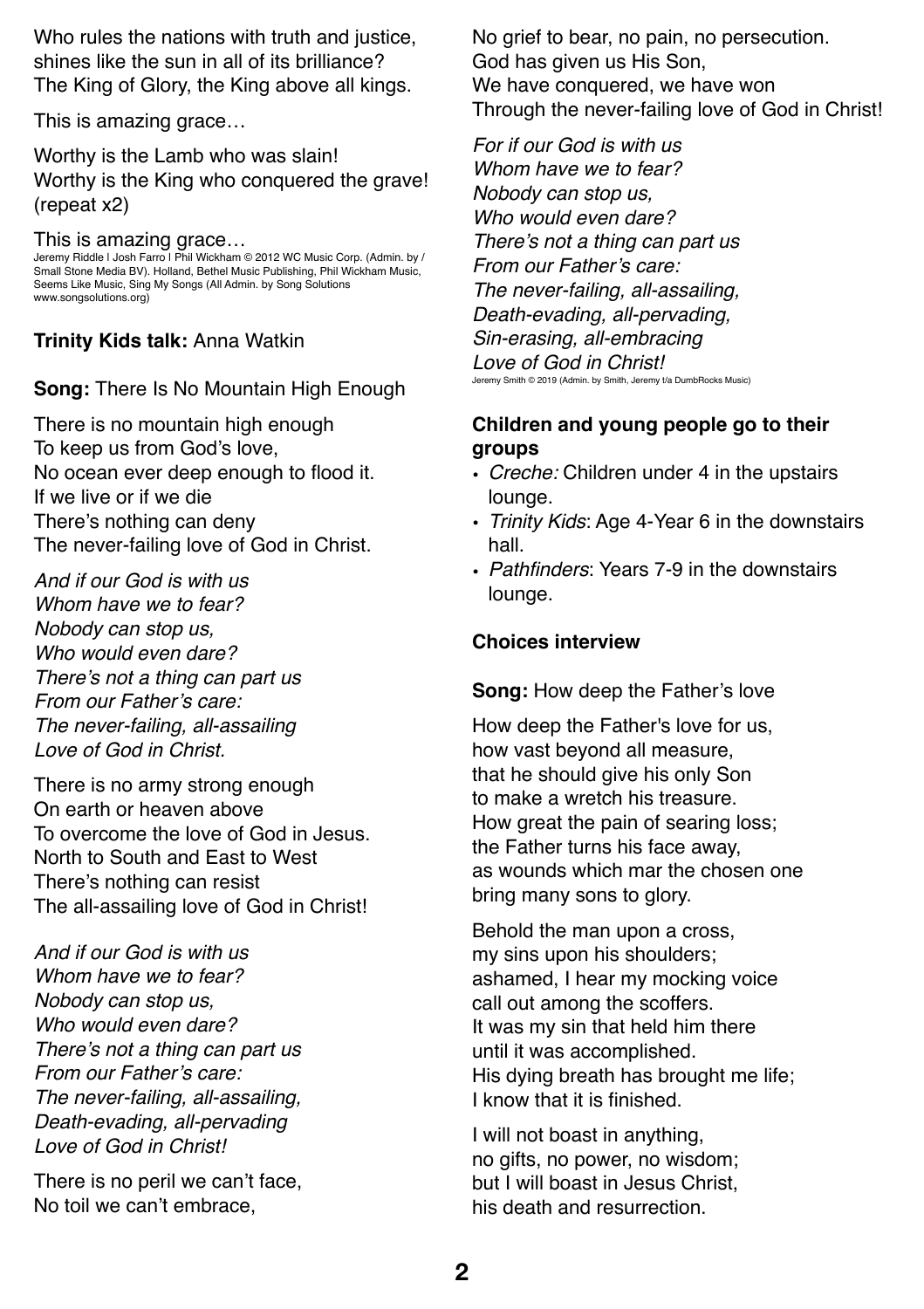Why should I gain from his reward? I cannot give an answer, but this I know with all my heart, his wounds have paid my ransom. Stuart Townend © 1995 Thankyou Music

**Sermon:** Bob Marsden

## **Prayers**

## **The Lord's prayer**

Our Father in heaven, hallowed be your name, your kingdom come, your will be done on earth as it is in heaven. Give us today our daily bread. Forgive us our sins as we forgive those who sin against us. And lead us not into temptation but deliver us from evil. For yours is the kingdom, the power and the glory; for ever and ever. Amen.

**Song:** We have this treasure

We have this treasure from the Lord our God. A gift of mercy from His hand; His all-surpassing power at work in us, To show His glory and His plan. For He has offered hope to all mankind, Through sending Jesus to the cross; And now this light He's shone into our hearts, We're holding out to all the world.

Now with His pow'r in us we'll reign in life, With eyes of faith we'll move ahead. The Spirit helps and strengthens us each day, Confirming our eternal place. Our confidence is not in our ability, Nor in the earthly strength that we hold, But in His grace He takes the fragile things, To show the greatness of His love.

*We will sing out, we will proclaim The wonder and joy of His endless grace; Drawing us on till Jesus comes again To take His people home.*

No longer living for this passing life, We'll fix our eyes on what is sure. There is a heav'nly place prepared for us, That will not ever fade or spoil. So we will walk the path He has given us, In full obedience and with faith. For when the road is tough, we will not lose heart,

But keep on trusting in His name.

*We will sing out, we will proclaim...* Lou Fellingham, Mike Busbee, Nathan Fellingham. 2005 Thankyou Music/The Livingstone Collective

> **Parents of Trinity Kids:** Please collect your children from the downstairs hall as soon as the service has ended.

#### **After our service:**

Tea and coffee will be served from the small hatch. Please queue patiently, collect a drink and then move away from the hatch.

**Service sheets:** Please take your service sheets home with you or drop them in the recycling box on the way out.

**Recordings** of the talk can be found on our website: [trinitybuxton.org.uk/](http://trinitybuxton.org.uk/sermonsandmedia) [sermonsandmedia](http://trinitybuxton.org.uk/sermonsandmedia)

Copyright license 45215

**More information? Would you like someone to visit you? Contact:** Rev Bob Marsden \* 37 Temple Road, Buxton, SK17 9BA <sup>1</sup>01298 73656 @ bob@trinitychurchbuxton.org.uk

www.trinitybuxton.org.uk www.facebook.com/trinitychurchbuxton